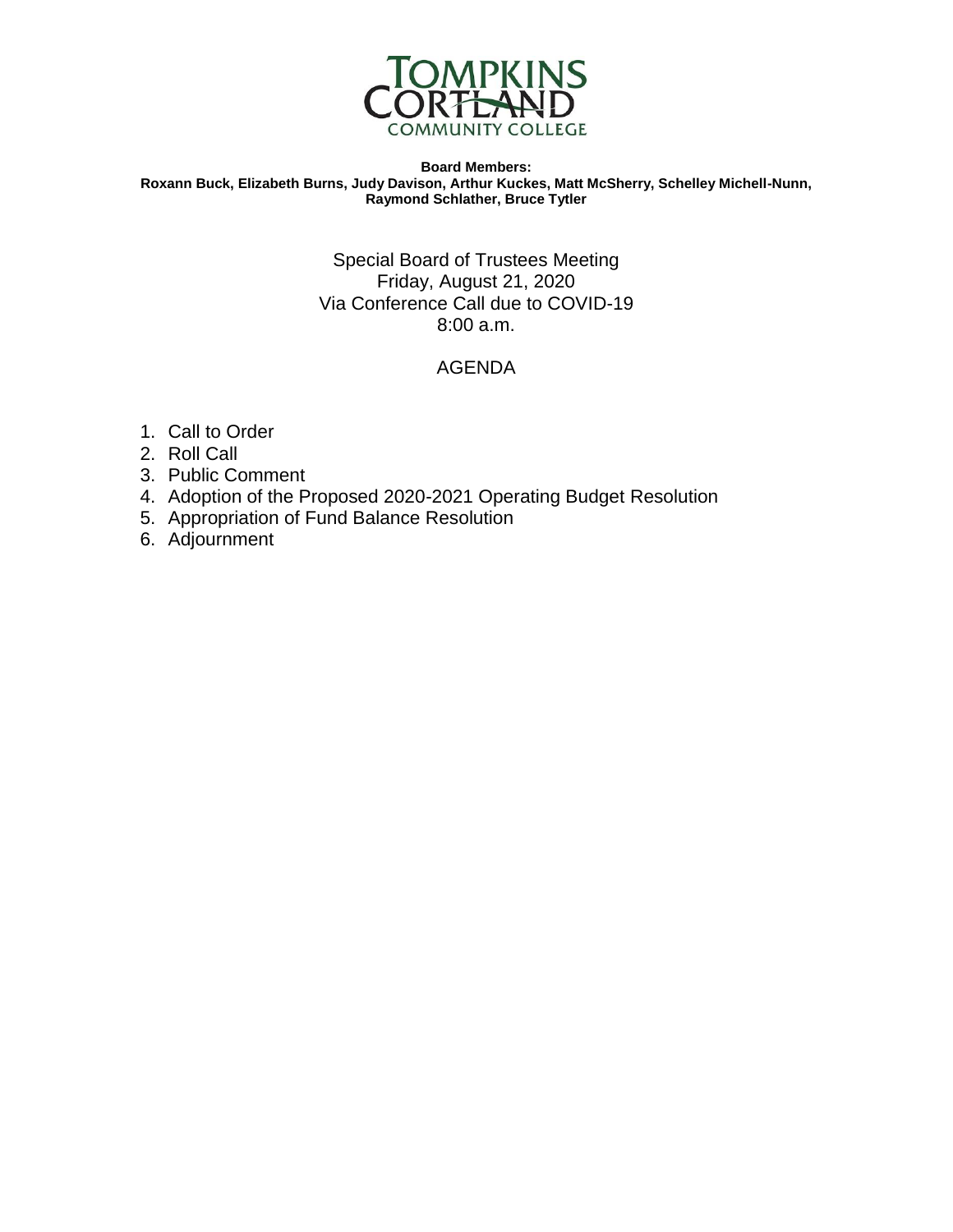### **TOMPKINS CORTLAND COMMUNITY COLLEGE RESOLUTION 2019-2020-71**

### **ADOPTION OF THE PROPOSED 2020-2021 OPERATING BUDGET**

**WHEREAS**, a proposed operating budget for Tompkins Cortland Community College for the fiscal year September 1, 2020 through August 31, 2021 has been presented to the Board of Trustees of Tompkins Cortland Community College pursuant to Section 6306 of the Education Law, be it therefore

**RESOLVED**, that an operating budget in the amount of \$34,523,721 for the fiscal year September 1, 2020 through August 31, 2021 is adopted pursuant to Section 6306 of the Education Law, and be it further

**RESOLVED**, that the Clerk of the Board of Trustees will forward certified copies of the resolution to the Cortland County Legislature, the Tompkins County Legislature, and the State University of New York for their approval.

# **STATE OF NEW YORK: I, JAN BRHEL, CLERK** of the Board

**SS:** of Trustees of Tompkins Cortland Community College, **COUNTY OF TOMPKINS: DO HEREBY CERTIFY** that the foregoing resolution is

a true copy of a resolution duly adopted by the Board of Trustees of Tompkins Cortland Community College at a special meeting of said Board on the 21st day of August 2020 and the same is a complete copy of the whole of such resolution.

> **IN WITNESS WHEREOF,** I have hereunto set my hand and caused the official seal of Tompkins Cortland Community College to be hereunto affixed this 21st day of August 2020.

Clerk of the Board of Trustees Tompkins Cortland Community College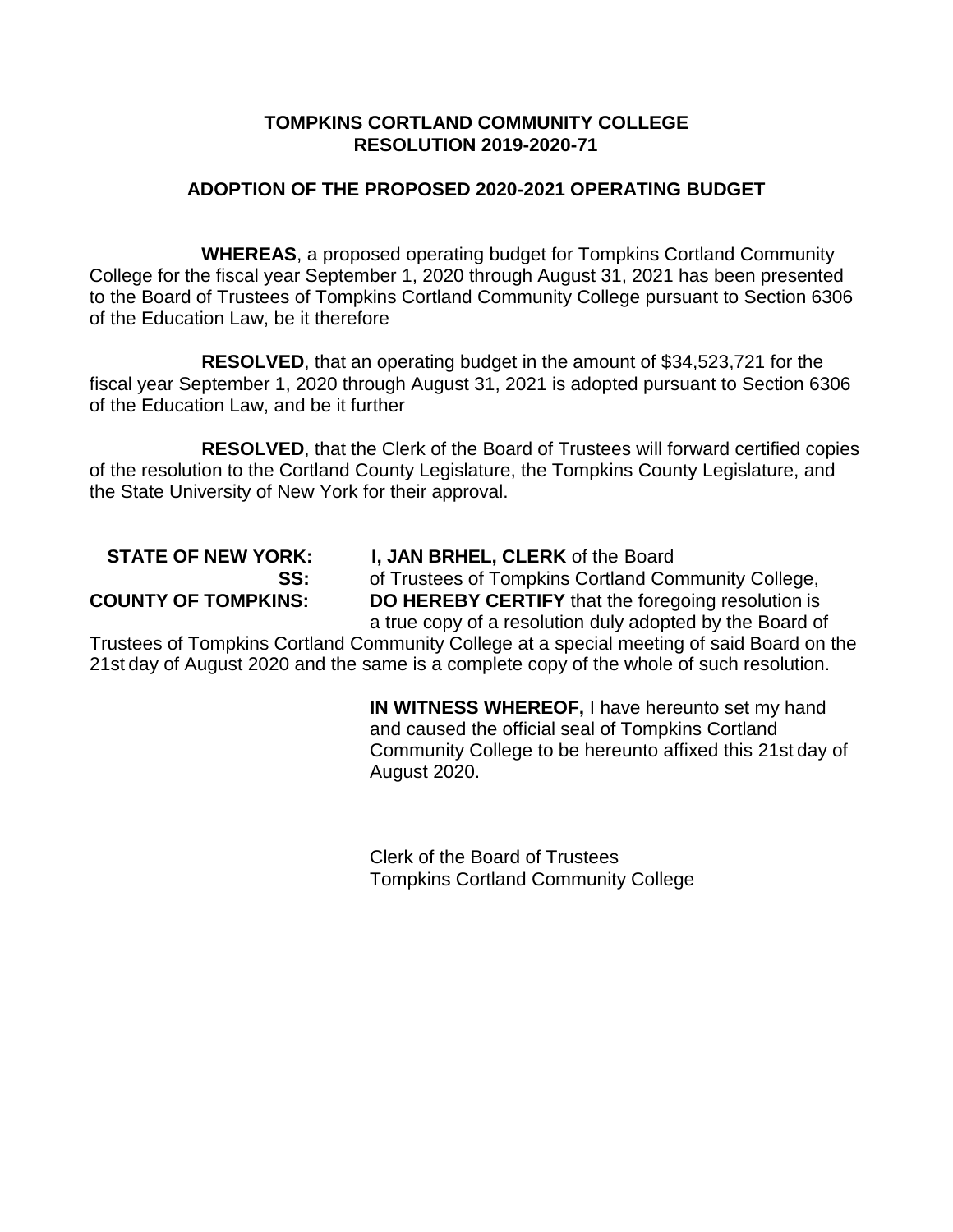### TC3 2020-21 Operating Budget (to be approved)

|                                             | 2019-20                | 2020-21                 |                           |
|---------------------------------------------|------------------------|-------------------------|---------------------------|
|                                             |                        |                         | Variances                 |
| <b>Expenses</b>                             | <b>Original Budget</b> | <b>Operating Budget</b> | Fav(UnFav)                |
| Salaries                                    | \$18,134,543           | \$16,824,400            | $$1,310,143$ <sup>1</sup> |
| Equipment                                   | \$161,872              | \$48,480                | $$113,392$ <sup>2</sup>   |
| Contractual                                 | \$5,505,512            | \$5,409,744             | $$95,768$ <sup>3</sup>    |
| <b>Tuition Scholarship Offsets</b>          | \$3,322,159            | \$3,594,156             | $-$ \$271,997 $^{4}$      |
| Fringes                                     | \$8,571,433            | \$8,646,941             | $-$ \$75,508 $^5$         |
| <b>Operating Expenditures</b>               | \$35,695,519           | \$34,523,721            | \$1,171,798               |
| <b>Revenues</b>                             |                        |                         |                           |
| Tuition                                     | \$13,462,614           | \$13,491,726            | $$29,112$ <sup>6</sup>    |
| <b>Student Fee Revenue</b>                  | \$1,135,540            | \$1,177,727             | $$42,187$ <sup>7</sup>    |
| State Aid                                   | \$10,479,311           | \$8,045,648             | -\$2,433,663 <sup>8</sup> |
| Chargebacks                                 | \$4,584,500            | \$5,325,272             | \$740,772 <sup>9</sup>    |
| <b>Other Revenues</b>                       | \$588,800              | \$588,800               | $$0^{-10}$                |
| <b>Sponsoring Contributions</b>             | \$4,882,882            | \$4,882,882             | $$0^{-11}$                |
| <b>Operating Revenues</b>                   | \$35,133,647           | \$33,512,055            | $-$1,621,592$             |
| <b>Surplus (Deficiency) to Fund Balance</b> | $-$500,000$            | $-$1,011,667$           |                           |
| Allocation of Designated Reserves           | $-561,872$             | \$0                     |                           |
| <b>Total Revenue</b>                        | \$35,695,519           | \$34,523,721            |                           |
| <b>Fund Balance</b>                         |                        |                         |                           |
| <b>Beginning Fund Balance</b>               | \$1,254,748            | \$1,823,748             |                           |
| Net Surplus (Deficiency)                    | \$569,000              | -\$1,011,667            | $-$442,667$               |
| <b>Ending Fund Balance</b>                  | \$1,823,748            | \$812,081               |                           |

Major Changes from Prior Year Budget

1-Salaries: Assumes \$300K savings from future union agreements

2-Equipment: Net Spend \$48K, No deferred maintenance expected wo/incremental County funding

3-Contractuals: Suspend \$279K FSA Direct Funding for 1 year

4-Tuition Offsets: Concurrent (3% growth and 5% increase in tuition)

5-Fringes: 3% avg. increase offset by \$140K of future union agreements

6-Tuition: 5% increase (\$5,355 per academic year, \$178.50 per credit) & 24% FT Fall Reduction

7-Student Fees: \$3 per credit increase on Tech Fees (\$20 to \$23)

8-State Aid: Loss of \$450K through State budget, \$1.9M @ 20% reduction & \$80K less in rent grant

9-Chargebacks: Increase from State's funding reduction

10-Other Rev: Nothing Materials

11-Sponsor Contributions: No change TC3 2020-21 Operating Budget w-20% State Loss & No Incremental County Funds 2020-08-15